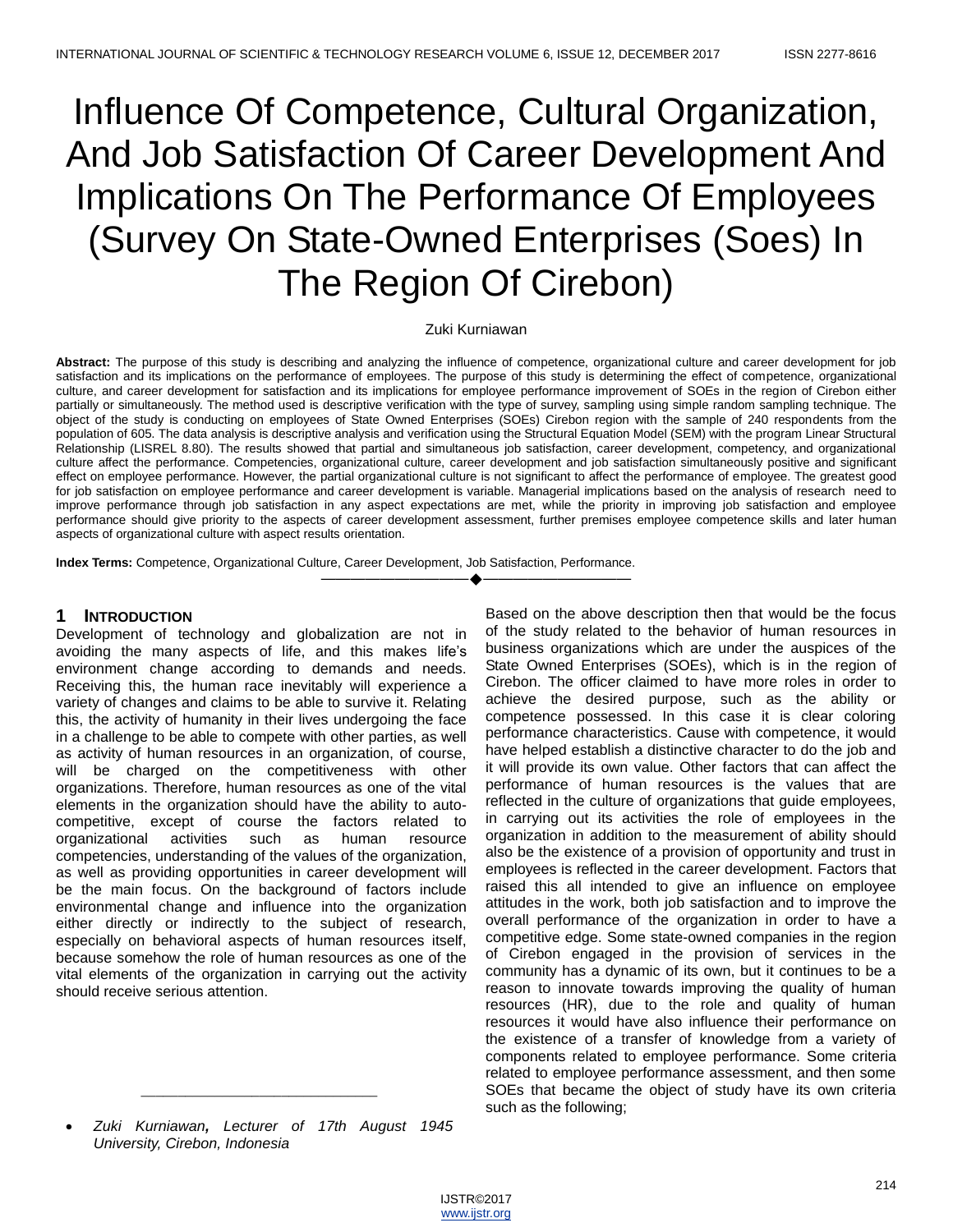## *Table 1.1 Assesment Criteria*

| No            | Score         | Crit<br>eria   | Performance<br>result 2011 | Performance<br>result 2012 |  |
|---------------|---------------|----------------|----------------------------|----------------------------|--|
| 1             | < 6,50        | P <sub>5</sub> |                            |                            |  |
| 2             | $6,50 - 7,49$ | P4             |                            | 6,37                       |  |
| 3             | $7,50 - 8,49$ | P3             | 7,25                       |                            |  |
| 4             | $8,50 - 9,49$ | P <sub>2</sub> |                            |                            |  |
| 5             | $9,50 - 10,0$ | P <sub>1</sub> |                            |                            |  |
| < 6,50        |               |                | P <sub>5</sub>             |                            |  |
|               | $6,50 - 7,49$ |                | P4                         |                            |  |
| $7,50 - 8,49$ |               |                | P <sub>3</sub>             |                            |  |
| $8,50 - 9,49$ |               |                | P <sub>2</sub>             |                            |  |
| $9,50 - 10,0$ |               |                | P <sub>1</sub>             |                            |  |

Source ; Performance Criteria and Achievement

Based on the table above, it shows that the achievement of the performance data on 2011 reached the figure of 7.25. It means that on the criteria P3, whereas on 2012 reached 6.37 or are on the P2 criteria. Thus the achievement of the performance of employees of SOEs in the region of Cirebon during 2011 - 2012 period has decreased from P2 to P3 in various aspects of the assessment criteria such as quality, quantity, accuracy, speed, supervision, CS orientation (service), discipline and orderly administration, and cooperation. This also can be coaxed to do further research, especially regarding to the role of human resources as one of the vital elements in the organization. It can be seen more clearly in the following table: It is based on an initial survey suspected of issues such as;

- 1) It is presumed existence of the condition of the competence of employees who still do not have maximum contribution and reflect the level of need and the alleged impact on employee performance.
- 2) Understanding organizational culture that has not been reflected in behavior of the culture with a predictable effect on job satisfaction and employee performance.
- 3) Giving a service to the community, attention to awards, the creation of a mutually beneficial partnership, collaboration and innovation had not been optimal; it is expected to have an impact on job satisfaction and employee performance.
- 4) In the job satisfaction of employees feel inadequate so the alleged impact on employee performance.
- 5) There is a delay factor in spurring self ability, so it often causes dissatisfaction among the people to the services provided.
- 6) The program to improve the ability of employees through career development for employees is still open and adequately so that alleged effect on job satisfaction and employee performance.
- 7) Condition relating to employee satisfaction factor is often a problem that inhibits performance.
- 8) Carrier promotion policy as one element of the career development allegedly has not done well so that can affect employee performance.
- 9) The role and opportunity for employees have not yet fully involved employees. It is expected to have an impact on job satisfaction.
- 10) The office infrastructure is often too late to support activities to respond with improvements that allegedly causes dissatisfaction of employees within the existing

state-owned enterprises, especially in the region of Cirebon.

- 11) Factors that employees of childbearing age must have a high creativity to meet the challenges alleged impact on employee performance.
- 12) Not in anticipation of the current competition of foreign technology companies as a result of globalization, so it is expected to affect the performance is not optimal.

Therefore, further research needs to be done for the competence, organizational culture, and career development in order to increase job satisfaction and their implications on the performance of employees of SOEs in the region of Cirebon. Based on the description in the background, identification, and the extent of the problem, the problems can be formulated as follows;

- 1. Does the competence affect on employee job satisfaction SOEs in the region of Cirebon?
- 2. Does organizational culture affect the job satisfaction of employees of SOEs in the region of Cirebon?
- 3. Is career development effect on employee job satisfaction SOEs in the region of Cirebon?
- 4. What competencies, organizational culture and career development jointly affect the job satisfaction of employees of SOEs in the region of Cirebon?
- 5. Does competence affect the employee's performance of SOEs in the region of Cirebon?
- 6. Does organizational culture affect the employee's performance of SOEs in the region of Cirebon?
- 7. Is career development effect on employee performance of SOEs in the region of Cirebon?
- 8. Does job satisfaction affect the employee's performance of SOEs in the region of Cirebon?<br>9. Do competence, organizatio
- competence, organizational culture, career development and job satisfaction together affect the employee's performance of SOEs in Cirebon area?

Based on the problem statements above, this study was conducted in order to;

- 1. examine and analyze the influence of competence on job satisfaction of employees of SOEs in the region of Cirebon
- 2. examine and analyze the influence of organizational culture on job satisfaction of employees of SOEs in the region of Cirebon
- 3. examine and analyze the influence of career development on employee job satisfaction of SOEs in the region of Cirebon
- 4. test and analyze the influence of competence, organizational culture and career development together on job satisfaction of employees of SOEs in the region of Cirebon
- 5. examine and analyze the influence of competence which affect the employee's performance of SOEs in the region of Cirebon
- 6. test and analyze the influence of culture organization on employee performance of SOEs in the region of Cirebon
- 7. examine and analyze the influence of career development on employee performance of SOEs in the region of Cirebon
- 8. examine and analyze the effect of job satisfaction on employee performance of SOEs in the region of Cirebon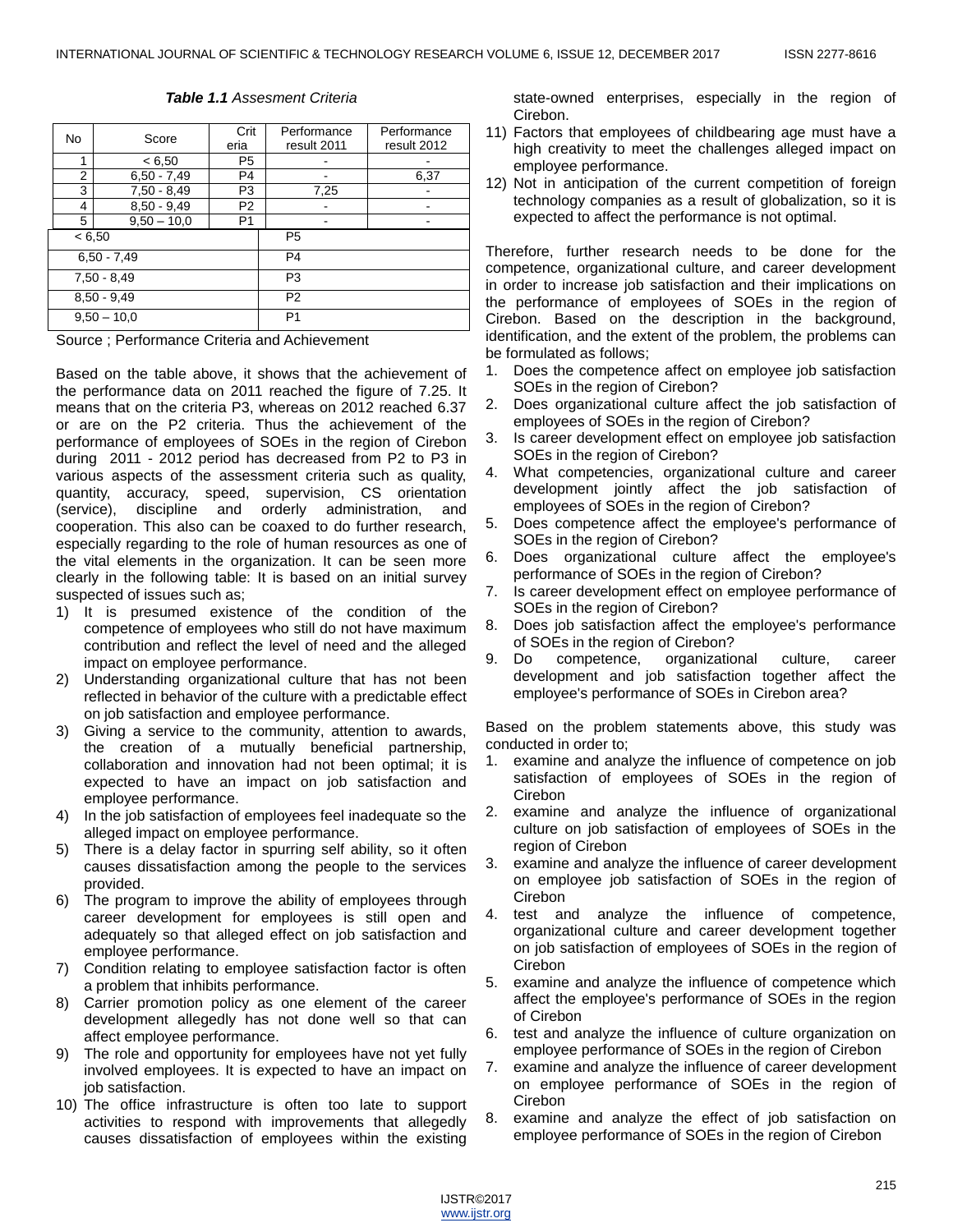9. examine and analyze the effect of jointly competencies, organizational culture, career development and job satisfaction on employee performance of SOEs in the region of Cirebon

# **2 LITERATURE REVIEW**

# **2.1 COMPETENCE**

Individually, each human being is essentially endowed by God Almighty in the form of capabilities that have been attached to him since birth. The ability of a person referred to as either soft or hard competence. This is in accordance with his nature as a creature. For the success of an organization, the employee's role as one of the vital resources is clear that the organization is indispensable addition to other resources. The roles of competent human resources to support the success of an organization are consistent opinion on this Zweel's competence (2000) which said; there are three competences in supporting organization success; 1) competences of leadership, 2) competences of employees, 3) degree to foster corporate culture and maximize competence. Regardless of the pros and cons of being owned, in living one's life activities will be coupled with the ability to do something. As a result, the ability of someone will become his own characteristic as well as a differentiator with other people. And this also will have an impact on his life. In connection with it, the ability of a person is associated with the activity in workplace, then obviously the ability for a better performance. In addition, Wibowo (2012: 324) said, "Competence is the ability to execute or perform a job or task that is based on the skills, knowledge and attitudes supported by the work required by the job". From the description it is clear that a person's abilities and skills are very instrumental in supporting the duties success. Nevertheless, the goal cannot be separated from the elements inside the organization such as leadership, coordination, ability, and management support. Thus, competence can also be associated with a person's pattern of thinking and attitude to work. Because of some factors such person's way of thinking is needed to face the task of the job. In addressing the current globalization wherever an employee must work at certain ability and make it as capital to keep the competition both now and for the foreseeable future. As suggested by Raymond J.Stone (2008) who said, "Globalization is allowing labor skill to deal with capital movement across the world to locations that offer the best competition and the best future ". Then, Robbins & Hunsaker (2012: 286) said, "Therefore, each member's individual contribution should also be identified and made a part of his or her overall performance appraisal". Therefore, the contribution of each individual in the organization can be used as identification of performance for the organization as a whole. Whether competitive or not, this means that the performance of the organization as a whole, can be one of factors of which is the role of competent human resources. Opinions of Robbins & Hunsaker (2012), in general it can be said that the effectiveness of the performance of an employee within the organization depends on a leader. He must be able to classify the expertise or skills of his personnel into four factors among others:

1. Conceptual Skills

It is the ability to be possessed by a person in coordinating all the activities and interests of the organization.

2. Human Skills

It is the ability to establish relationships between fellow members and other organizations to work along to motivate each other either individually or in groups.

3. Technical Skills

This person has the ability to use the techniques and procedures as well as expertise in other specialized fields.

4. Political Skills

The ability to build one's position and authority within the organization based individual strengths and create a vast network connection.

## 2.2 **Organizational Culture**

How employees behave and what they should do much influenced by the values espoused by the organization, or termed as a culture? Work culture is a form of presumption owned, implicitly accepted by the group and to determine how these groups feel, thinks, and react diversely to its environment. Many cultures that adapted by the employees will have an impact on the development of the organization with a broader scope of activities, as stated by Newstrom (2011), "Eventually a culture of employees with adaptable cross-cultural can be developed in organizations with large international operations." Furthermore, Edgar Schein in Luthans (2011) said, "Organization culture as a basic assumption is invented, discovered, or developed by a given group as it learns its problems external adaptation and integration interval that has worked well enough to be considered to perceive, think, and feel in relation to review those problems. It goes without saying that organizational culture is an assumption for a particular group with the aim of trying to find a adaptable solution to a variety of problems both internal and external to the organization, so that organizational culture can be a material consideration in the act. According to Robbins and Judge (2008: 256), "Organizational culture is a shared meaning held by members that distinguishes an organization with other organizations". Therefore, in some research showed that there are seven main characteristics of the organization culture, which are comprised of:

- 1. Innovation and courage to take risks: to what extent employees are encouraged to be innovative and take risks out their duties, analysis and attention to the little things.
- 2. Attention to the little things: employees are expected to carry on.
- 3. Orientation on the results: the degree to results-oriented management rather than on process and technical are used to achieve the results.
- 4. Orientation on people: the extent of effects of management decisions pays particular attention to the people in the organization.
- 5. Orientation on the team: the extent of teamwork takes precedence over individual work
- 6. Aggressiveness: the extent of competitive aggressiveness and employees
- 7. Stability: the extent of maintaining the status quo with a consideration of the organization's success.

Thus, the organizational culture from the viewpoint of employees can provide guidance for employees to be important thing to do.

#### 2.3 **Career Development**

One of the development programs for the employee's ability to give satisfaction for his achievements is career. Career is a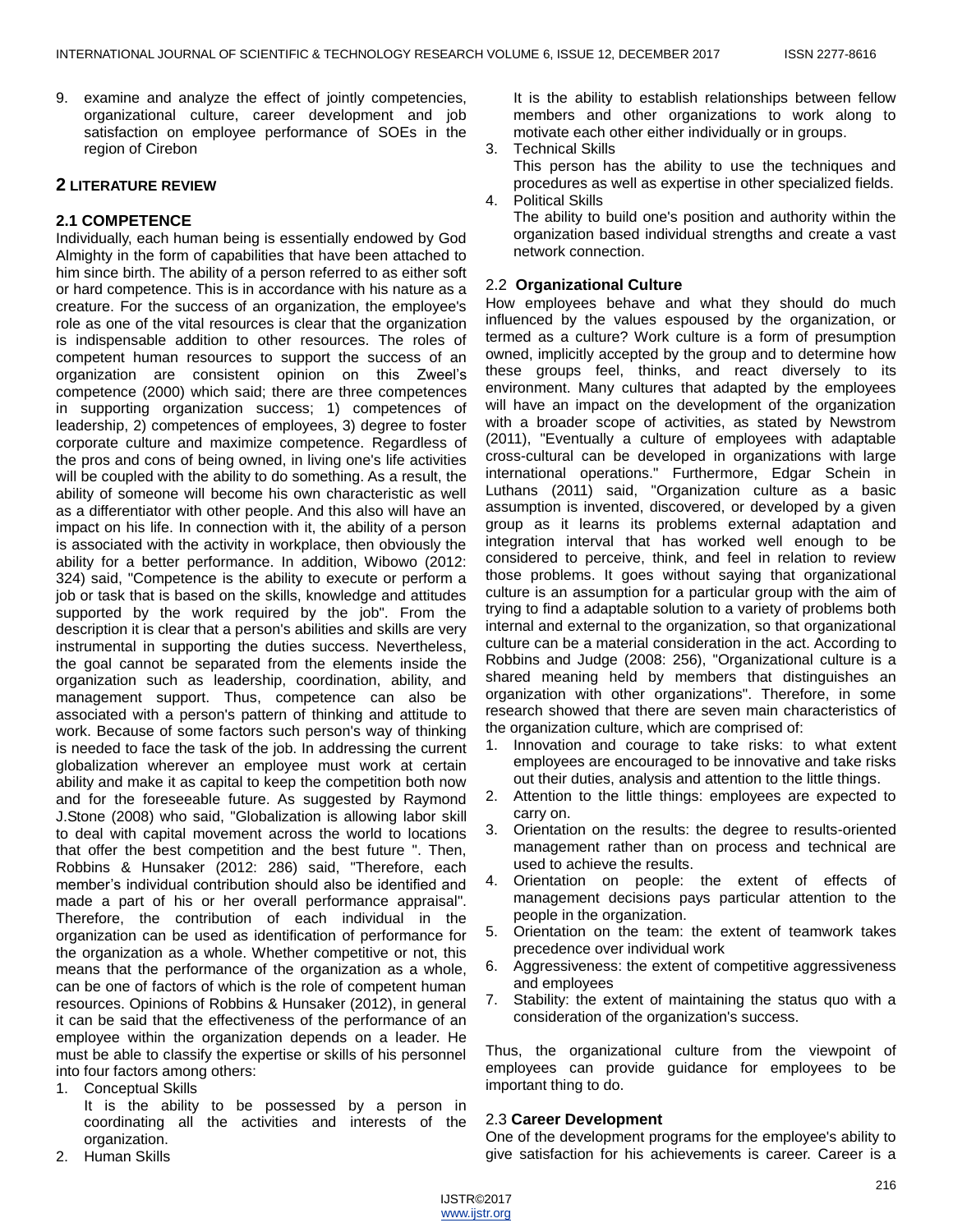sequence of job positions held by an employee during his work. Furthermore on careers, Ivancevich and Konopaske (2013: 149) said "A career is an ongoing sequence of work related activities. It is not related to something that occurs in isolation". Allowed Noe, Hollenback, Gerhart, and Wright (2010) stated :

- 1. Formal Education Program; including short courses offered by consultant or university programs.
- 2. Assessment; a process in which multiple raters evaluateemployees, a member of performances on exercises
- 3. Job Experience; the relationship problems, demands, tasks and other features that their employees face at work caused by factors of employee satisfaction towards the organization is large enough, even for the long-term future. The various techniques of measuring the level of employee job satisfaction have described above. The satisfaction has broad meaning; there is just one aspect that causes a person's job satisfaction. Job satisfaction perceived by an employee whom the fulfillment of various needs. Furthermore, from the study of Robbins and Judge (2008) concluded the following regarding.

# **2.4 Job Satisfaction**

- 1. Emotional response to work
- 2. The existence of unmet expectations
- 3. The existence of the achievement of value

Job satisfaction is rising from intrinsic rewards (positive employment outcomes as a result of the performance) and extrinsic rewards (salary or wages) allocated equitably perceived performance. The ability and skill are paramount in supporting employee performance. Without having the required ability and skill, an employee will certainly hamper the results of work productivity. This is in accordance with the opinion delivered by Konopaske Ivancevich (2011: 73), "Abilities and skills play a major role in individual behavior and performance. Ability is a person's talent to perform a mental or physical task. Skill is a learned talent that a person has acquired to perform ", it said that the ability and skills play a major role in an individual's behavior and performance. As presented by Soelaiman Sukmalana (2007: 487), "Managers can focus more motivating than simply assessing the ability of employees who previously could only achieve a good performance." Furthermore, according to Harold Stovich in Soelaiman Sukmalana (2007) said that some aspects of performance include:

- 1. Knowledge of Work
- Consideration an officer of the extent he can do a job.
- 2. Quality of Work

Judgment about the accuracy, thoroughness and rigor of an officer.

3. Quantity of Work

Judgment regarding the amount of work that has been done.

- 4. Ability to Learn Consideration of speed, facilities, procedures and the ability of officers on the job.
- 5. Cooperation Ability to Work With Other Consideration of the extent of the officer can do in collaboration with other parties.
- 6. Interest in Work

Judgment regarding the extent of the factor of interest and attitude toward work tasks.

# **2.5 Thinking Framework and Hypotheses**

Frame of thinking in this study reflects the linkage between processes variables studied among others, namely;

- 1. Effect of Job Satisfaction Competency
- 2. Influence of Organizational Culture on Job Satisfaction
- 3. Influence of Job Satisfaction Career Development
- 4. Influence of Job Satisfaction of Performance
- 5. Influence of Competency Performance
- 6. Influence of Organizational Culture of Performance
- 7. Influence of Career Development of Performance

For hypothesis can be seen in the image below:



# **3 RESEARCH HYPOTHESIS**

# Hypothesis 1:

The competence influences job satisfaction of employees in state-owned companies in the region of Cirebon.

Hypothesis 2:

There is the influence of organizational culture on job satisfaction of employees of SOEs in the region of Cirebon. Hypothesis 3:

There is a career development influences job satisfaction of employees of SOEs in the region of Cirebon.

Hypothesis 4:

Competence, Organizational Culture, and Career Development jointly affect the job satisfaction of employees of SOEs in the region of Cirebon.

Hypothesis 5:

The competence influences employee performance of SOEs in the region of Cirebon.

Hypothesis 6:

There is the influence of organizational culture on employee performance of SOEs in the region of Cirebon.

Hypothesis 7:

There is significant career development on employee performance of SOEs in the region of Cirebon.

Hypothesis 8:

There is the influence of job satisfaction on employee performance of SOEs in the region of Cirebon.

Hypothesis 9:

Competence, Organizational Culture, Career Development, and Work Satisfaction jointly affect the performance of employees of SOEs in the region of Cirebon.

# **4 RESEARCH METHODOLOGY**

In this study, the researcher uses descriptive and verification method that aims to provide an overview of the variables studied. In addition, it is to determine the relationship of variables through hypothesis testing based on the data obtained in the field. Moreover, type of research is survey research. The verification is essentially the study wanted to test the truth of a hypothesis which is carried out through data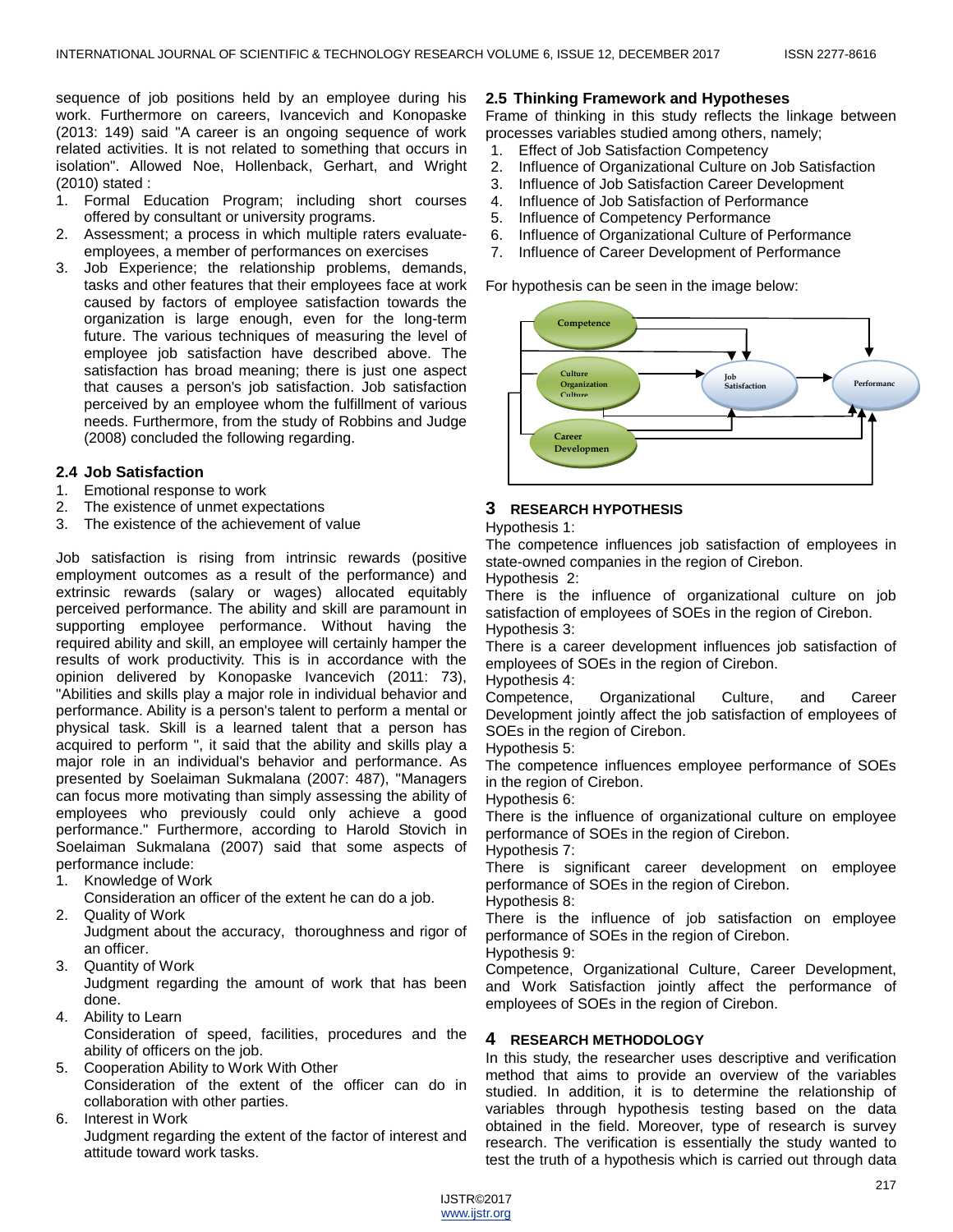collection in the field. The subject of analysis in this study is the organization of the State Owned Enterprises (SOEs) in region of Cirebon. And to test whether the variables of competence, organizational culture, and career development affect on employee job satisfaction and employee performance implications for SOEs in the region of Cirebon. Type of investigation that is used is causality and correlation, which is the type of research that suggested a causal relationship among the variables of competence, organizational culture and career development to variable employee satisfaction and performance of SOEs in the region of Cirebon. Based on the view of Soelaiman Sukmalana (2007) said that; "Descriptive survey method is a research method that takes a sample from a population and a questionnaire as data collection tools". Thus, this study uses this type of survey research.

#### Operational Variables

This study needs to be raised about the explanation of each of the variables studied, such as the concept of each latent variable to explain the various dimensions and indicators, where it is important as a basis for the establishment of an instrument. It is appropriate with opinion of Imam Ghozali (2012: 5) who said that, "A variable cannot be directly and required some indicators called latent variables and indicators that can be measured is called the manifest. Operational variable in this study is to clarify the variables that will be studied; they are competencies, organizational culture, career development, and job satisfaction, performance. Sources of data in this study are primary and secondary data. The primary data is data that is directly obtained from the respondents as a source of data, and secondary data obtained from the documents of the research object. Determination of the number of samples by using Slovin formula (Sugiyono, 212) is:  $n = N / (1 + N (e) 2)$ , where: N = population size, n = Sample Units,  $E =$  Error is tolerated (5%). Therefore, by using Slovin formula is derived from the population-based sample of employees of SOEs in the region of Cirebon, amounting to  $N =$ 605; namely  $n = 240$ , while the selection of the sample population used stratified random sampling technique.

## **5 RESULTS AND DISCUSSION**

## *Table 5:1 Size Fit Model*

| <b>Indicator GOF</b>            | <b>Accepted</b><br><b>Measure</b>                | <b>Estimated</b> | <b>Conclusion</b> |  |
|---------------------------------|--------------------------------------------------|------------------|-------------------|--|
| <b>Absolute Fit Criteria</b>    |                                                  |                  |                   |  |
| GFI                             | GFI $\geq 0.90$                                  | 0.87             | Marginal Fit      |  |
| RMSEA                           | <b>RMSEA</b><br>$\overline{\phantom{a}}$<br>0,08 | 0,06             | Good Fit          |  |
| <b>Incremental Fit Criteria</b> |                                                  |                  |                   |  |
| <b>NNFI</b>                     | NNFI $\geq 0.90$                                 | 0,98             | Good Fit          |  |
| <b>NFI</b>                      | $NFI \geq 0.90$                                  | 0,96             | Good Fit          |  |
| AGFI                            | $AGFI \geq 0.90$                                 | 0,84             | Marginal Fit      |  |
| <b>RFI</b>                      | $RFI \geq 0.90$                                  | 0,95             | Good Fit          |  |
| IFI                             | $IFI \ge 0.90$                                   | 0,98             | Good Fit          |  |
| CFI                             | $CFI \geq 0.90$                                  | 0,98             | Good Fit          |  |
| PGFI                            | $PGF1 \geq 0.60$                                 | 0,70             | Good Fit          |  |

Source: Research, processed LISREL 8.80

Based on the test results, if the criteria of the model from the data in the above studies indicate that the test has been obtained to meet the size criteria of fit of the model (Goodness of fit measures) and can be said to be the model obtained. It can be used to explain the relationship between the models under study. Among nine of the tested criteria, there are two numbers mean marginal fit do not meet the standard of good fit but approaching figure set. Based on theoretical concepts, (Hair, 2010) it can be considered to meet the requirements and analysis can be extended. According to the results of testing hypothesis 1 - 9 using Lisrel version 8.8, so as to obtain a structural equation model with output values as follows;  $η1 = γ1iξ1 + γ1iξ2 + γ1iξ3 + ζ$  with the following equation; SATISFIED = COM + 0:26 \* 0:29 \* 0:54 \* BUD + KAR, Error  $var. = 0:31$ ,

$$
R^2=0.69
$$

| $-0.00$ |        |        |        |
|---------|--------|--------|--------|
| (0.01)  | (0.02) | (0.01) | (0.17) |
| 2.28    | 3.15   | 4.12   | 3.47   |

 $η2 = γ2.1ξ1 + γ2.2ξ2 + γ2.3ξ3 + ζ2$ , with equivalent results as follows;

WORK = 0:53 \* 0:23 \* SATISFIED + COM + 0:28 + 0:36 \* BUD \* KAR,

Errorvar. =  $0.04$ , R  $2 = 0.96$ 

| (0.01) | (0.03)  | (0.29) |
|--------|---------|--------|
| (0.02) | (0.033) |        |
| 3.73   | 3.47    | 1.55   |
| 2.15   | 3.68    |        |

And as a result of hypothesis testing can be seen in the following table;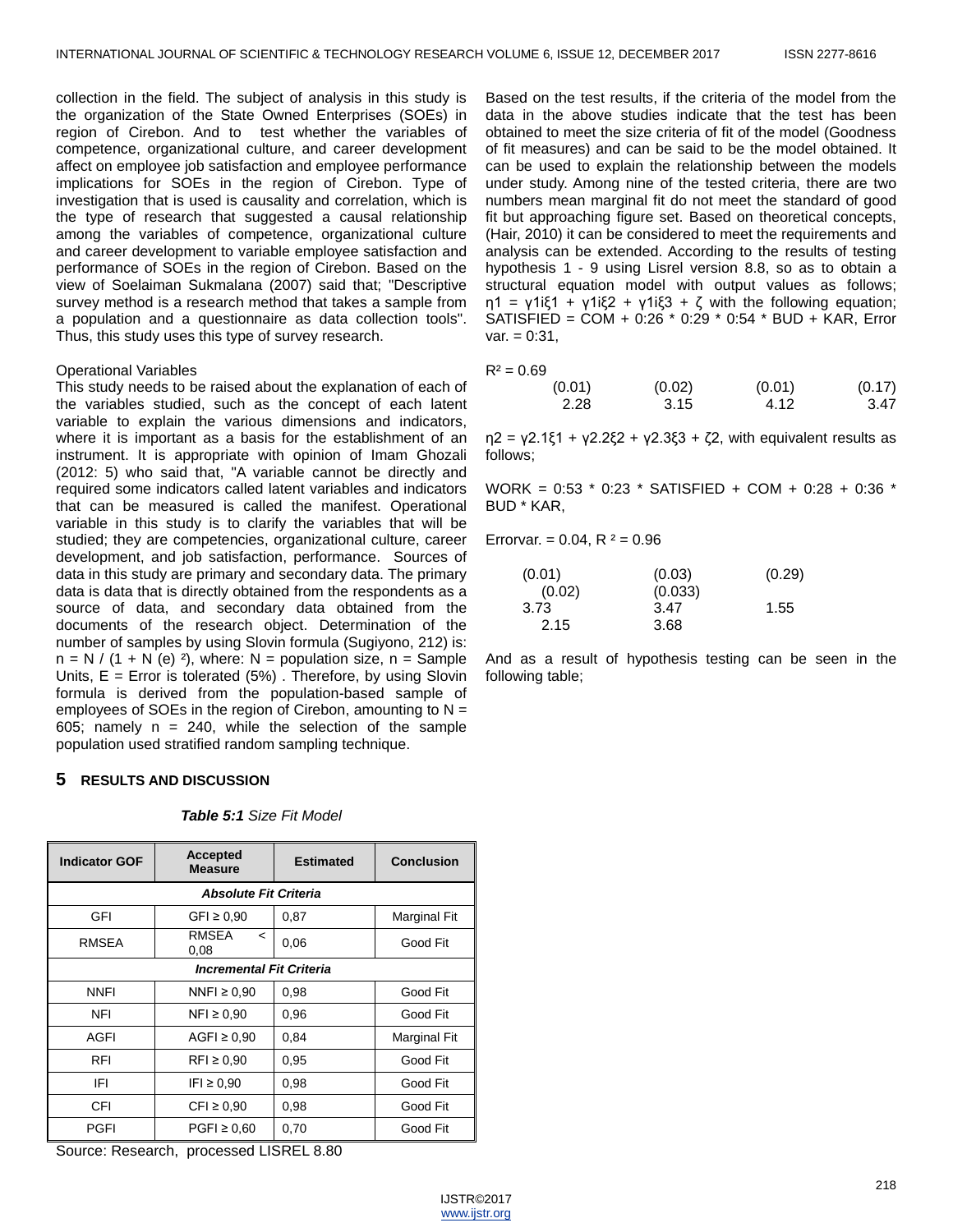| <b>No</b>      | <b>Hypothesis</b>                                                                                                       | Coefficient<br>Path<br>$(\gamma/R^2)$ | $t_{\text{Count}}$ | $t_{table}$ | <b>Results</b>  | <b>Statistics Conclusion</b>                                                                                                                                                         |
|----------------|-------------------------------------------------------------------------------------------------------------------------|---------------------------------------|--------------------|-------------|-----------------|--------------------------------------------------------------------------------------------------------------------------------------------------------------------------------------|
| 1              | Competence<br>effect<br>job<br>on<br>satisfaction                                                                       | 0,26                                  | 2,28               | 1,96        | Significant     | Ho is rejected, there are influential<br>competences on job satisfaction                                                                                                             |
| $\overline{2}$ | Influence<br>of<br>organizational<br>culture on job satisfaction                                                        | 0.29                                  | 3,15               | 1,96        | Significant     | is rejected, there<br>is the<br>Ho<br>influence of organizational culture<br>on job satisfaction                                                                                     |
| 3              | Career development effect on<br>iob satisfaction                                                                        | 0,54                                  | 4,12               | 1,96        | Significant     | is rejected, there is<br>Ho<br>the<br>influence of career development<br>and job satisfaction among officers                                                                         |
| 4              | organizational<br>Competencies,<br>culture, career development<br>contribute to job satisfaction                        | 0.69                                  | 175,0968           | 2,60        | Significant     | rejected,<br>Ho<br>is<br>there<br>is a<br>contribution<br>of<br>competencies,<br>organizational<br>culture,<br>career<br>development and job satisfaction                            |
| 5              | influence<br>Competence<br>on<br>employee performance                                                                   | 0,23                                  | 3,47               | 1,96        | Significant     | rejected, there<br>the<br>Ho<br>is<br>is<br>influence of competence on the<br>performance of officers                                                                                |
| 6              | of<br>organizational<br>Influence<br>culture<br>employee<br>on<br>performance                                           | 0,28                                  | 1,55               | 1,96        | Not Significant | H1 is accepted, no effect of<br>organizational culture on employee<br>performance                                                                                                    |
| 7              | Career development effect on<br>employee performance                                                                    | 0,36                                  | 2,14               | 1,96        | Significant     | is rejected, there is<br>Ho<br>the<br>influence on the performance of the<br>officer career development                                                                              |
| 8              | Effect of job satisfaction on<br>employee performance                                                                   | 0.53                                  | 3,73               | 1,96        | Significant     | is rejected, there is<br>Ho<br>the<br>influence of job satisfaction on the<br>performance of official                                                                                |
| 9              | Competencies, organizational<br>culture, career development, job<br>satisfaction contributes to<br>employee performance | 0,96                                  | 1410.00            | 2,37        | Significant     | rejected,<br>is<br>Ho<br>is<br>there<br>- a<br>contribution<br>of<br>competence,<br>organizational<br>culture,<br>career<br>development, job satisfaction on<br>employee performance |

# *Table 1.2: Significance Test Results Each variable (T-Value)*

Source: Data research, processed Lisrel 8.80

For more details, it can be seen in the picture of the structure of the model as follows;

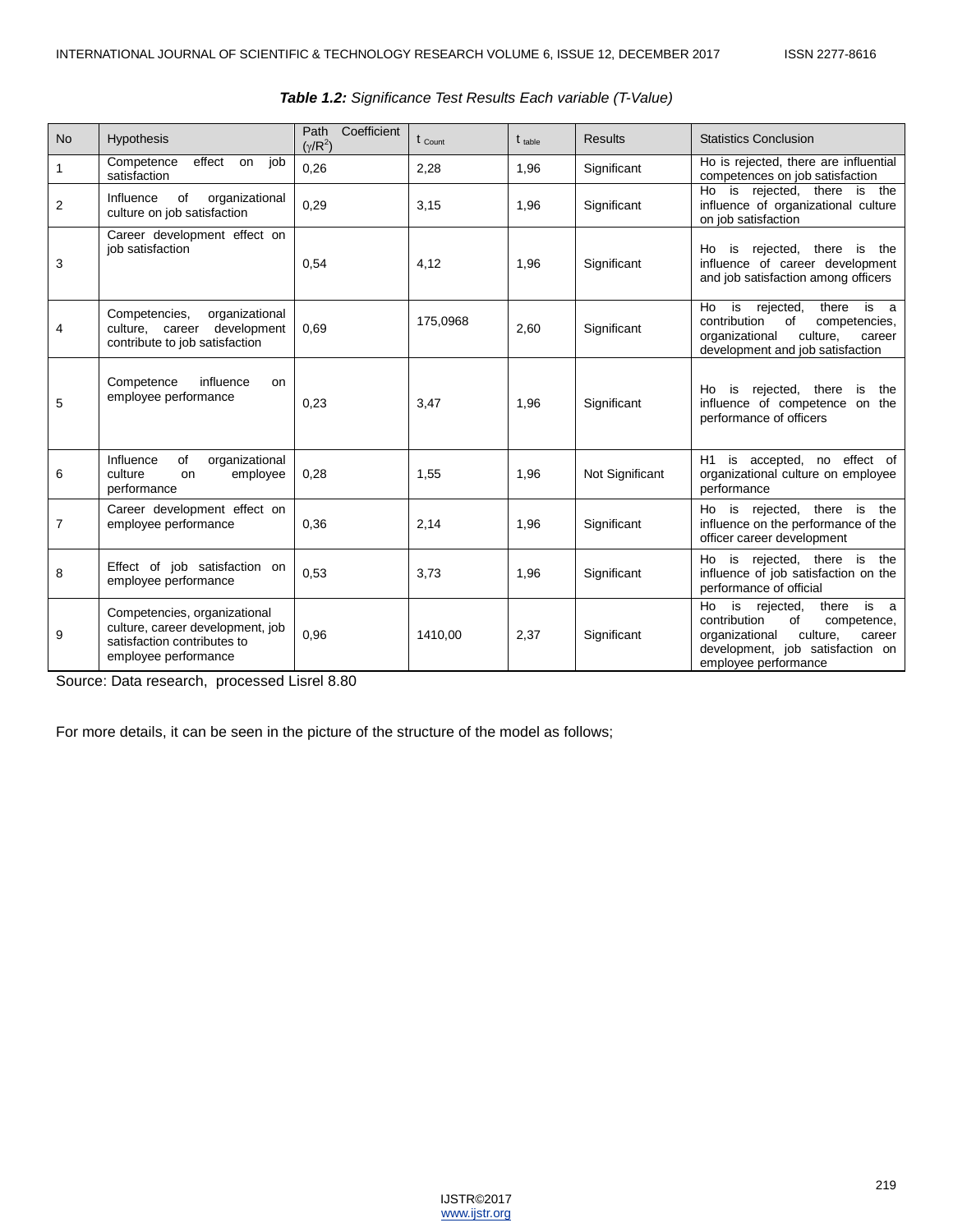

# **6 CONCLUSION**

- 7 Competence of employees and a significant positive effect on job satisfaction (Figure 5:21), with a value of 0.26, t count = 2.28. The dimension of the construct of employee competence which is the most dominant is human skills.
- 8 Organizational Culture and significant positive effect on job satisfaction (Figure 5:21), with a value of 0.29, t count = 3.15. The dimension of the construct of organizational culture is the most dominant orientation on the results.
- 9 Career Development positive and significant effect on job satisfaction  $(5:21)$ , with a value of 0.54, t count = 4.12. The dimension of the construct of career development is the most dominant is the assessment.
- 10 Taken together competencies, organizational culture, and career development contribute to job satisfaction (Figure 5:21) in State Owned Enterprises (SOEs) in the area of Cirebon (structural equation 1) SATISFIED = COM + 0:26  $*$  0:29  $*$  0:54  $*$  BUD + KAR, Error var. = 0:31, R<sup>2</sup>=0.69  $(0.01)$   $(0.02)$   $(0.01)$   $(0.17)$ 2.28 3.15 4.12 3.47 The value of a contribution of  $R2 = 0.69$ , t count = 175.0968. This suggests that the competence, organizational culture, and career development is an important aspect in influencing job satisfaction of employees of State Owned Enterprises (SOEs) in the region of Cirebon. Partially variables greatest effect on job

satisfaction is career development variables, whereas

most small variable effect on job satisfaction is employee competence.

- 11 Employee competence and a significant positive effect on employee performance (Figure 5:21), with a value of 0.23, t count = 3.47. The dimension of the construct of employee competence which is the most dominant is human skills.
- 12 Organizational culture positive but not significant effect to employee performance (Figure 5:21) with a value of 0.28, because tcount <t table. / 1.55 <1.96. These data indicate that the influence of organizational culture is not strong enough giving impact on employee performance improvement on state-owned enterprises (SOEs) in the region of Cirebon.
- 13 Career Development positive and significant effect on employee performance (figure 5:21), with a value of 0.34,  $t$  count = 2.14. The dimension of the construct of career development is the most dominant is the assessment.
- 14 Job Satisfaction and significant positive effect on employee performance (Figure 5:21), with a value of 0.53, t count  $= 3.37$ . The dimension of the construct of job satisfaction is the most dominant is the expectations are met.
- 15 Taking together among competencies, organizational culture, career development and job satisfaction contribute very strong on employee performance (Figure 5:21) in State Owned Enterprises (SOEs) in the area of Cirebon (structural equation 2).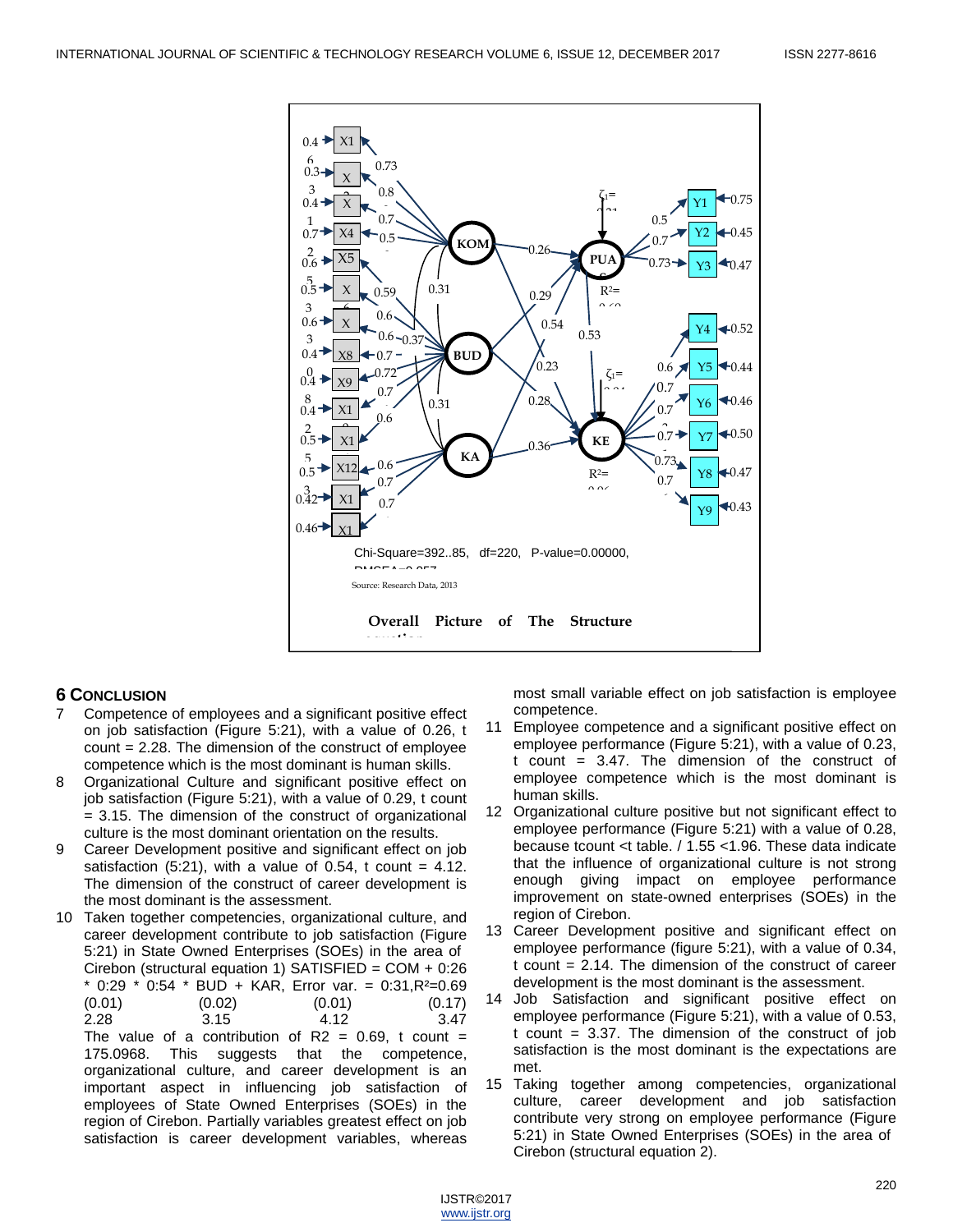|                                            | WORK = $0.53 * 0.23 * SATISFIED + COM + 0.28 + 0.36 *$ |        |        |  |
|--------------------------------------------|--------------------------------------------------------|--------|--------|--|
| BUD * KAR, Error var. = 0:04, R $2 = 0.96$ |                                                        |        |        |  |
| $(0.01)$ $(0.03)$                          |                                                        | (0.29) | (0.02) |  |
| (0,033)                                    |                                                        |        |        |  |
| 3.73                                       | 3.47                                                   | 1.55   | 2.15   |  |
|                                            | 3.68                                                   |        |        |  |

The value of a contribution of  $R2 = 0.96$ , t count = 1410.00. This suggests that competence, organizational culture, career development and job satisfaction are important aspects in improving the performance of employees in State-Owned Enterprises (SOEs) in the region of Cirebon. Although partially insignificant organizational culture on employee performance. Partially variables greatest influence on employee performance is variable job satisfaction. It means that if an employee gets satisfaction especially in accordance with expectations, the strong impact of the increase employee performance. Thus the first step in an effort to improve employee performance start of the evaluation of employee job satisfaction, career development opportunities, development of employee competencies, then realignment of organizational culture.

## Suggestion

Conceptually and theoretically in the development of the aspects of competency, organizational culture, and career development affect on employee job satisfaction and performance. Based on the results of research that can be awakened employee performance, job satisfaction, especially if there is any aspect of unmet expectations, career development assessment, employee competence, human skills, and organizational culture parsial although not significant, result of orientation. The results of this study certainly need improvement. Therefore, further research needs to be done with all of the variables associated with the approach other on different objects, so it can be found theories and new concepts. Furthermore, the depth of knowledge of the results of this study can be used as a scientific reference in the development of HRM, organizational behavior (Organization Behavior) and the relevant other fields.

## Managerial Implications

Based on the conclusions above, there are the managerial implications that can be done as follows:

1. To build employee satisfaction of SOEs in the region of Cirebon, it has to go through career development factors, especially in the aspect of organizational culture assessment. And through the aspect of results orientation, and competence factors in the human aspect of skill, these results support the research conducted by Jung-Hyung Lee in (Journal of managerial psychology vol.19, no.6,2004), and also supports the theory of Zweel (2000), Robbins and Judge (2008), Luthans (2011), and Newstrom (2011).

To improve the employee performance of SOEs in the region of Cirebon, it has to go through the factors of job satisfaction, especially in the aspect of hope is fulfilled, then through the career development aspects of the assessment, and then backed competence in skills and human aspects of organizational culture in aspect orientation on results. And although in partial test of organizational culture is not significant but that does not mean the organization's culture is

not important but must be pursued improvement and deeper understanding, so this means that job satisfaction is able to mediate the three exogenous variables mentioned above, namely competence, cultural organization, and career development. These results support the research conducted in Rosalind Forrester Research titled Implication of Lean Manufacturing for Human Resource Strategy (Journal of Work Study Vol.44 No.2, 2008) and strengthen the theory of Robbins and Hunsaker (2012), Robbins and Judge (2013) , Dessler (2011), Bernardin (2010), Lyle Spencer, Jr., and Signe M.Spencer in Wibowo (2010), and supports the opinion of Sudarwan Danim (2010) who said that job satisfaction is a combination of economic, social in terms of building performance. So the hope of improving the performance of employees in State-Owned Enterprises (SOEs) in Cirebon region, especially in the aspect of interest of work can be realized.

# **ACKNOWLEDGMENT**

The authors wish to thank to 17th August 1945 University, Cirebon, Indonesia.

# **REFERENCES**

- [1] A Noe, Raymond, Hollenbeck R. John, Gerhart, Berry, Wright, M.Patrick, 2008, Manajemen Sumber Daya Manusia; Mendapatkan Keunggulan Kompetitif, Edisi 6; Manajemen Sumber Daya Manusia; Mencapai Keunggulan bersaing, Jakarta, alih bahasa oleh Didik Prayitno, Penerbit Salemba Empat.
- [2] A Noe, Raymond, Hollenbeck R. John, Gerhart, Berry, Wright, M.Patrick, 2010, Manajemen Sumber Daya Manusia; Mendapatkan Keunggulan Kompetitif, New York, NY.10020, McGraw-Hill Companies.
- [3] A Noe, Raymond, Hollenback, 2011, Manajemen Sumber Daya Manusia: Mendapatkan Keunggulan Kompetitif; mencapai keunggulan bersaing, Jakarta, Penerjemah; Didik Prayitno, Penerbit Salemba Empat.
- [4] A A. Anwar Prabu Mangkunegaran, 2007, Evaluasi Kinerja Sumber Daya Manusia,, Cetakan ketiga, Bandung, Refika Aditama.
- [5] Bernardin, John H., 2010, Manajemen Sumber Daya Manusia; Pendekatan Experiental - 1221 Avenue of Americas, New York, NY 10020, McGraw-Hill Edisi Internasional, Diterbitkan oleh unit bisnis Mc-Graw-Hill / Irwin McGraw-Hill Companies, Inc.
- [6] Byars Lloyd L., & Leslie W. Rue, (2010), Manajemen Sumber Daya Manusia, Edisi Kesepuluh, Amerika Serikat, Mc.Grow Hill Inc.
- [7] Certo S., & Certo M., 2009, Manajemen Modern: Konsep dan Keterampilan, edisi kesebelas, New Jersey 07458 Amerika Serikat Amerika, Diterbitkan oleh Pearson Education Inc.
- [8] Colquitt A.Jason, Jefferey A.Lapine, Wesson J.Michael, 2013, Perilaku Organisasi; Meningkatkan Kinerja dan Komitmen di Tempat Kerja, 1221 Avenue of the Americas,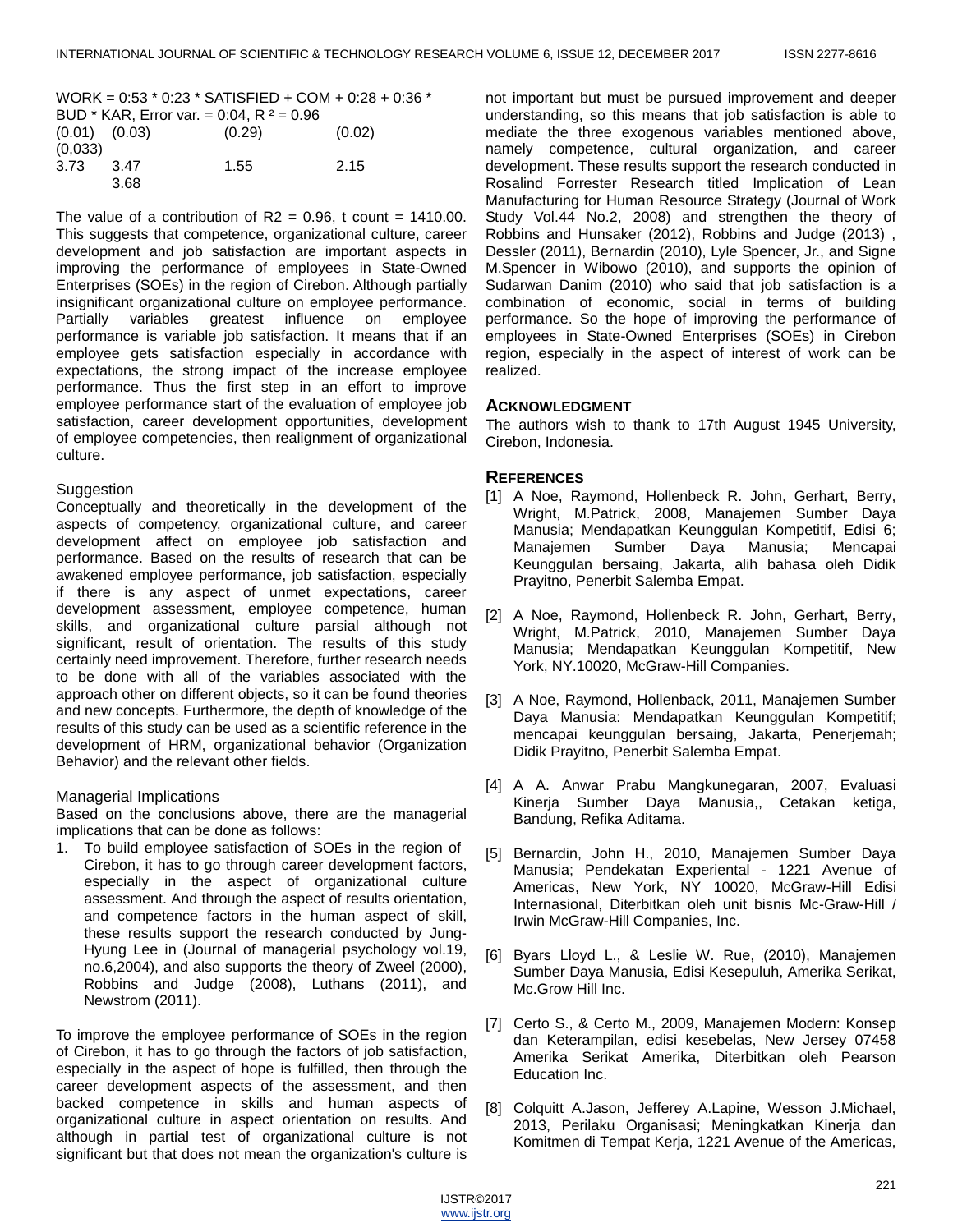New York, NY 10020, Diterbitkan oleh McGraw-Hill/Irwin, unit bisnis McGraw-Hill Companies Inc.

- [9] Dessler, Gary 2011, Manajemen Sumber Daya Manusia, edisi kesepuluh bahasa indonesia, Penerjemah Paramita Rahayu, Jakarta, Penerbit PT. Macanan Jaya Cemerlang
- [10] Dessler, Gary 2011, Manajemen Sumber Daya Manusia, edisi kedua belas; edisi global, London, Pearson Education.
- [11] Erni Tisnawati Sule & Kurniawan Saefullah, 2008, Pengantar Manajemen, edisi pertamas, Jakarta, Penerbit Kencana Prenada Media Group.
- [12] Gibson, James L., John M. Ivancevich, James H. Donnelly, Robert Konopaske, (2012), Organisasi, Perilaku, Proses Stuktur, Edisi Keempatbelas, Boston, AS Mc.Graw Hill Inc.
- [13] Ginnet C.Robert, Hughes L., Robert, Curphy J.Gordon, 2012, Kepemimpinan Menghindari Pelajaran Pengalaman, New York, McGraw.
- [14] Rambut, Jr, Joseph, Ferdinand, Ralph E. Anderson, Ronald L. Tothan dan William, C. Black, 2010, Analisis Multivariat, Edisi Kelima, Saddle River, New Jersey Prentice Hall Inc.
- [15] Hofstede, Geert, Hofstede Gert Jan, 2010, Budaya dan Organisasi, McGraw Hill, oleh Geert Hofstede BV, Amerika Serikat.
- [16] Hani Handoko, 2003, Manajemen, Cetakan kedelapanbelas, Yogyakarta, Penerbit BPFE.
- [17] Imam Ghozali dan Fuad, 2012, Pemodelan Persamaan Struktur; Teori, Konsep, dan Aplikasi dengan Program LISREL 8,80 edisi ke III, ISBN 979.704.300.2. Semarang, Badan Penerbit Universitas Diponegoro.
- [18] Ivancevich, M. John, 2010, Manajemen Sumber Daya Manusia-McGraw-Hill Edisi Internasional, New York, Diterbitkan oleh McGraw-Hill.
- [19] Ivancevich, M.John, Konopaske, Robert, 2011, Perilaku Organisasi, Edisi Internasional, New York, Diterbitkan oleh McGraw-Hill.
- [20] Ivancevich, M.John, Konopaske, Robert, 2013, Organisasi Perilaku, Edisi Internasional, New York, Diterbitkan oleh McGraw-Hill.
- [21] Jackson-Schuler-Werner, 2010, Pengelolaan Sumber Daya Manusia; Mengelola Sumber Daya Manusia, Penerjemah Benny Prihartanto, Jakarta, Penerbit Salemba Empat.
- [22] Jarome P.J., 2011, Mengevaluasi Kinerja Pegawai, Cetakan 1-2011, Jakarta, PPM.
- [23] John H.Jackson-Robert L.Mathis, 2006, Manajemen Sumber Daya Manusia ,, edisi 10, Penerjemah Diana

Angelica, Jakarta, Penerbit Salemba Empat.

- [24] Jeffrey Pfeffer, 2007, Pengelolaan Mutu dan Produktivitas-Menghasilkan keunggulan bersaing melalui manajemen karyawan yang efektif, Penerjemah A.Usmara, Yogyakarta, Penerbit Amara Books.
- [25] Kinicki, A., Fugate, M., 2012, Perilaku Organisasi; Konsep Utama, Keterampilan dan Praktik Terbaik, 1221 Avenue of the Americas, New York, McGraw-Hill Companies Inc.
- [26] Kinicki, Angelo- Kreitner, Robert, 2003, Perilaku Organisasi, Penerjemah oleh; Erly Suandy Jakarta, Penerbit Salemba Empat.
- [27] Kusnendi, (2008), Model-Model Persamaan Struktural. Bandung, Alfabeta.
- [28] Kusdi, 2011, Budaya Organisasi; Teori, Penelitian dan Praktek, jilid 1, Jakarta, Salemba Empat.
- [29] Luthans, A., 2011, Perilaku Organisasi, Pendekatan Berbasis Bukti, edisi kedua belas, 1221 Avenue of the Americas, New York, NY, 10020, diterbitkan oleh McGraw Companies Inc.
- [30] McShane L., Steven, Glinow, Von, 2010, Perilaku Organisasi; Pengetahuan yang Muncul sebagai Praktik untuk Dunia Nyata, 1221 Avenue of the Americas, New York, NY, 10020, publish by McGraw-Hill Companies Inc.
- [31] Newstrom W.John, 2011, Perilaku Organisasi; Perilaku manusia di Tempat Kerja, 1221, New York, NY, 10020, diterbitkan oleh McGraw-Hill / Irwin, unit bisnis McGraw-Hill Companies Inc.
- [32] Robbin, P.Stephen, Hakim A. Timotius, 2013, Perilaku Organisasi edisi ke-15, Inggris, Diterbitkan oleh Pearson Education Limited.
- [33] Robbins, P.Stephen-Judge, A. Timothy, 2008, Perilaku Organisasi, buku I, Penerjemah Diana Angelica, Ria Cahyani, Abdul Rosyid; Pearson Edition, Jakarta, Penerbit Salemba Empat.
- [34] Robbins, P.Stephen-Judge, A.Timothy, 2008, Perilaku Organisasi, buku II; Penerjemah Diana Angelica, Ria Cahyani, Abdul Rosyid Pearson Edition, Jakarta, Penerbit Salemba Empat.
- [35] Robbins, P.Stephen-Hunsaker L.Phillip, 2012, Pelatihan Keterampilan Interpersonal; tip untuk mengelola orang di tempat kerja, edisi keenam, Prentice Hall New Jersey 07458, Pearson Education, Inc.
- [36] Robbins P.Stephen Coulter, Mary, 2007, Manajemen, edisi delapan, alih bahasa oleh Harry Slamet dan Ernawati Lestari, Edisi kedelapan jilid 2, Jakarta, Macanan Jaya Cemerlang.
- [37] Rowley, Christ Jackson, Keith 2012, Manajemen Sumber Daya Manusia; konsep kunci, Penerjemah Elviyola Pawan, Jakarta, Penerbit Rajagrafindo Persada.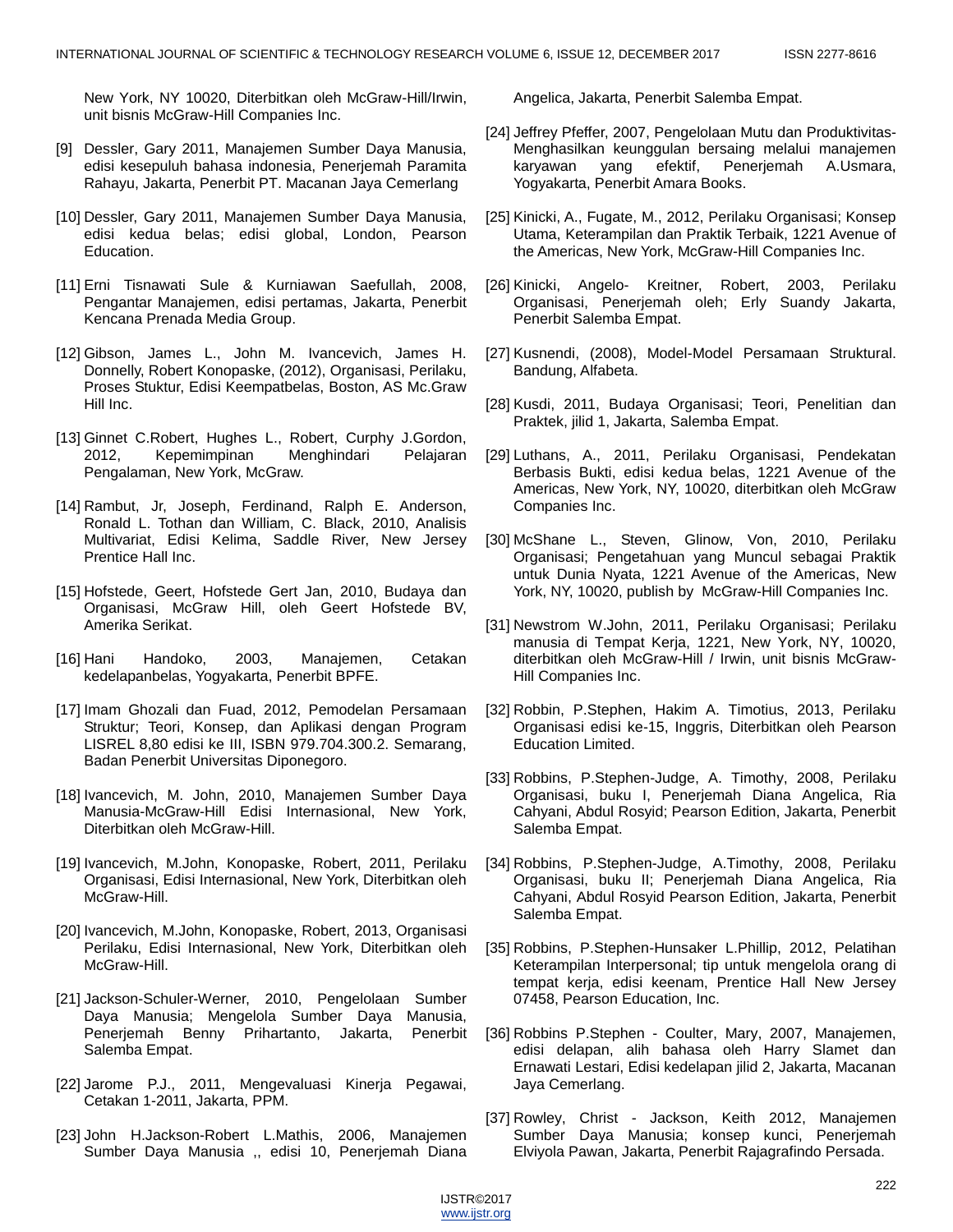- [38] Stone J.Raymond, 2008, Manajemen Sumber Daya Manusia edisi ulang tahun ke 20, The Dougall Street Australia Milton Qld 4064, Diterbitkan oleh National Library of australia Cataloging.
- [39] Sedarmayanti, 2010, Manajemen Sumber Daya Manusia; Reformasi Birokrasi dan Manajemen Pegawai Negeri Sipil, Cetakan Emir, Bandung, Refika Aditama.
- [40] Sekaran, Uma & Bogie, Roger, 2011, Metode Penelitian untuk Bisnis; Pendekatan Keterampilan Membangun, The Atrium Southern Gate Chichester, Sunset Barat, Kerajaan PO 1983Q, Diterbitkan oleh John Wiley & Sons Ltd.
- [41] Soelaiman Sukmalana, (2008), Perencanaan SDM, Konsep, Proses, Strategi dan Implementasi, Edisi I, Jakarta, PT IPU.
- [42] Soelaiman Sukmalana, (2007), Manajemen Kinerja Langkah Efektif Untuk Membangun, Mengendalikan, dan Evaluasi Kinerja, Jakarta; Intermedia Personalia Utama.
- [43] Sophiah, 2008, Perilaku Organisasional, Edisi Satu, Yogyakarta, Penerbit CV.Andi Offset.
- [44] Sudarwan, Danim, 2008, Kinerja Staf dan Organisasi, Bandung,, Cetakan kedua Pustaka Setia.
- [45] Sugiyono, 2008, Metode Penelitian Pendekatan Kuantitatif, Kualitatif, Cetakan Kesebelas, Bandung, Penerbit Alfabeta.
- [46] Sugiyono, 2012, Statistik Untuk Penelitian Cetakan Ke 21 Oktober, Bandung, Penerbit Alfabeta.
- [47] Tobing, Bachrudin, 2003, Analisa Data Statistik, FP MIPA, Universitas Padjadjaran, Bandung.
- [48] Wibowo, 2010, Budaya Organisasi; Sebuah Kebutuhan Untuk Meningkatkan Kinerja Jangka Panjang, edisi satu cetakan 1, Jakarta, Penerbit Raja Grafindo Persada.
- [49] Wibowo, 2012, Manajemen Kinerja Edisi Ketiga, Jakarta; Cetakan ke 6, Penerbit Raja Grafindo Persada.
- [50] Winardi, 2004, Manajemen Perilaku Organisasi, edisi revisi, Penerbit Kencana, Jakarta.
- [51] Zweel, Michael, 2000, Menciptakan Budaya Kompetensi, 605 Third Avenue New York, NY, 10158-0012, Diterbitkan oleh John Wiley & Sons Inc.
- [52] Moeheriono, 2010, Pengukuran Kinerja Berbasis Kompetensi, Manajemen Sumber Daya Manusia Berbasis Kompetensi, Cetakan ke dua, Bogor, Ghalia Indonesia.
- [53] Newstrom W.John, dan Jon L. Pierce, 2011, Leaders & Leadership Process, Reading, Self Assessmen, and Applications Edisi 6, 1221, New York, NY, 10020, Diterbitkan oleh McGraw-Hill Companies Inc.
- [55] Abubakar Suliman and Paul Iles (2000), Is Continuance commitment of beneficial to organizations, commitmentperformance relationship; a new look, Journal Managerial Psychology Vol.15 No.5, pp.407-425 @MCB University Press 0288-9948.
- [56] Arthur Narkins and George Kubik, Performance based learning - The cost of legacy based thinking retropreparing for the industrial age; Journal Education Policy ang gradue school of Minessota university, 2010.
- [57] Benny Alexandri. 2009. in his Dissertation with the title; Development of career influence on employee performance at the Office of Agriculture Cianjur-Bandung Regency.
- [58] Dany Amrul Ichsan, in his Dissertation by title; Efforts to establish an organizational culture and value creation in the development of business strategy and its impact on competitive advantage and its implications on the performance of SOEs in Indonesia - UNPAD Bandung 2009.
- [59] David Lamond. 2010. Victoria University, Melbourne Australia); Connie Zheng (Deakin University, Melbourne australia); Journal of HRM Research in China; Looking Back and Looking Forward, Vol.1, No.1.
- [60] Dev Raj Adhikari (2010), Human Resource Development (HRD) For Perfomance Management; The Case Of Nepalese Organizations, Vol.89, No.4, 2010, pp.306-324 @Emerald Group Publishing Limited 1741-0401, Tribhuwan University, Kathmandu, Nepal
- [61] Elizabeth Briody, Tracy Meerwarth Pester, Robert Trotter, A story's. 2012. Impact on organizational-culture change Journal of Organizational Change Management Vol.25 No.1.
- [62] Dawn Pasaribu, in the Dissertation by title; The influence of organizational culture on career planning and its impact on work motivation and employee performance at PDAM North Sumatra - UNPAD Bandung.
- [63] Hyung-Jung Lee (2004), The Role of Competence-Based Trust and Organizational Identification in Continuous Improvement, Vol.19 No.6.
- [64] M.Zajuli (2013), Implementation of Organizational Culture Changes in Building Work Productivity At PT KAI DAOP III Cirebon, Journal of Economics UNTAG Cirebon.
- [65] Okky Cessiliawati (2013) The Effect of Competence on Performance of State-Owned Employees (Survey on PT Jamsostek Branch Cirebon).
- [66] Juanda (2013) The Effect of Career Mining on Employee Performance of PDAM Kota Cirebon, Jurnal Ekonomi UNTAG Cirebon.
- [67] Margaret Patrickson and Linley Hartmann (2001), Human Resource Management in Australia; Prospect for the first